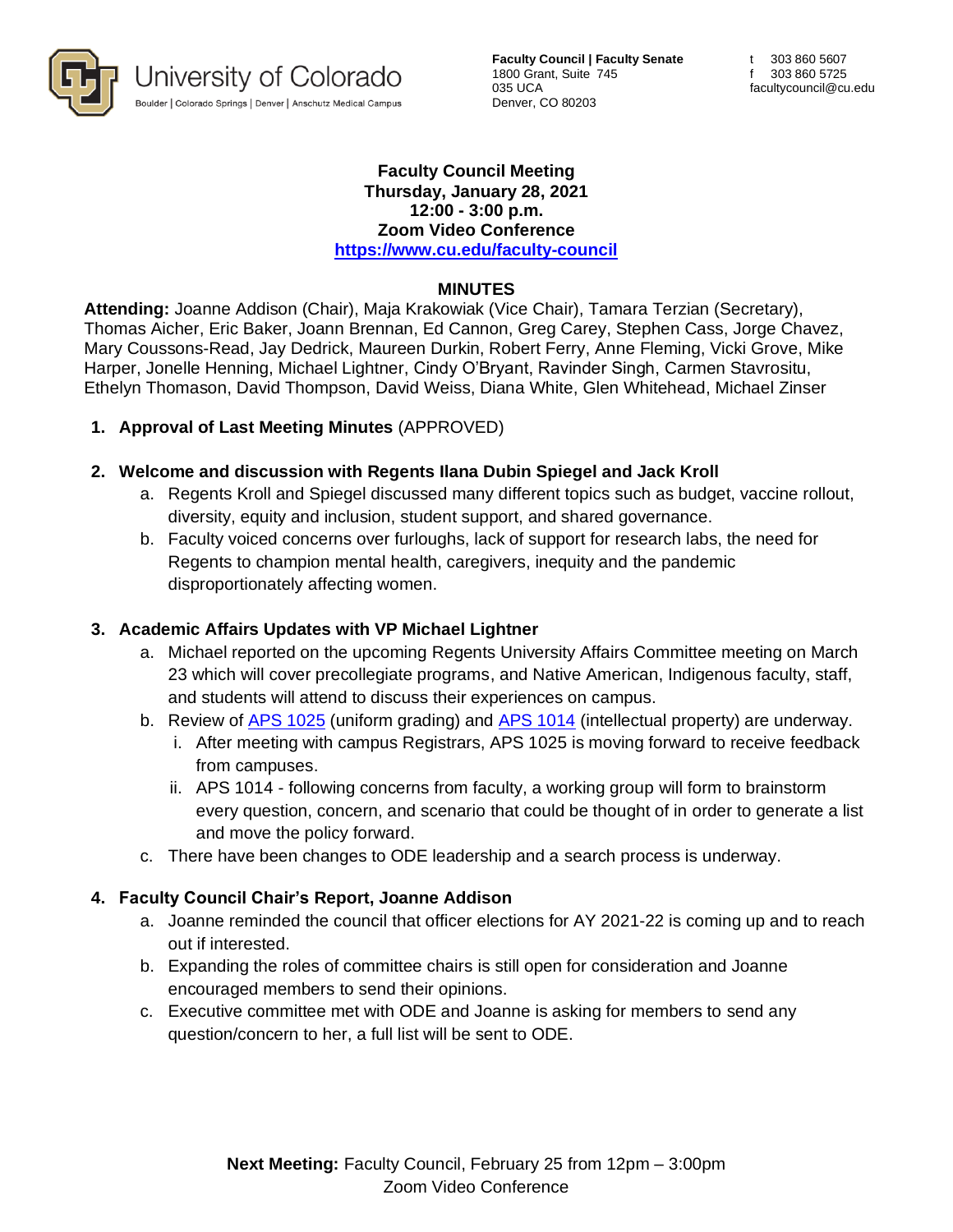### **5. DEI with Dr. Brenda J Allen**

- a. Dr. Allen engaged the council in a conversation based on the times in which we find ourselves with the pandemic and racism illuminating inequities.
- b. Following discussion and check ins, members were encouraged to remain connected and have conversations amongst colleagues sharing resources and experiences.
- c. Dr. Allen also shared [The COVID-igital Divide](https://www.insidehighered.com/digital-learning/blogs/education-time-corona/covid-igital-divide) article from Inside Higher Ed.

### **6. DEI Updates with Chief Diversity Officer, Theodosia Cook**

- a. Theodosia shared [Part 1](https://connections.cu.edu/stories/role-chief-diversity-officer) and [Part 2](https://connections.cu.edu/stories/role-chief-diversity-officer-four-competencies-crucial-successhttps:/connections.cu.edu/stories/role-chief-diversity-officer-four-competencies-crucial-success) of her CU Connections articles about the role of a Chief Diversity Officer and updated the council on the following:
	- i. DiversityEdu An online course in diversity and inclusion skills, DEI leadership on campuses will have access.
	- ii. Developing an ambassador program.
	- iii. CU Social Justice Summit on February 5.
	- iv. Northeast Faculty Affairs Network mini conference to grow expertise.
		- 1. Joanne attended and shared the conference's [White Paper -](https://duvpfa.du.edu/wp-content/uploads/2021/01/TPF-White-Paper-Sponsler-1.8.21-1.pdf) Teaching and [Professional Faculty](https://duvpfa.du.edu/wp-content/uploads/2021/01/TPF-White-Paper-Sponsler-1.8.21-1.pdf)
	- v. Mid-March meeting with Affirmative Action leaders to specifically target departmental DEI goal setting.
	- vi. Holding round table series to build communities of practice, connect and collaborate.

# **7. Campus Faculty Assembly Updates**

- a. Anschutz Cindy O'Bryant, Chair
	- i. Cindy is now the new Chair and Ethelyn Thomason is the Vice Chair. They had a meeting with Provost Nairn about credit hour documentation and accreditation. VC Regina Richards is working with all faculty, staff and student leaders to address DEI efforts.
- b. Boulder Robert Ferry, Chair
	- i. They are reviewing pass/fail and satisfactory/unsatisfactory policies. The assembly is creating an Instructor Bill of Rights and working on a policy outlining contracts and grievances. The Professional Rights and Duties document has been renamed: Professional Rights and Responsibilities, the BFA will share once approved.
- c. Colorado Springs David Weiss, President
	- i. FA Executive Chairs went through spring term changes due to sabbaticals. The campus is widely discussing vaccine distribution, class structure, and instructional modes for next year. UCCS would like to implement something similar to Boulder's Professional Rights and Responsibilities document. The UCCS FA Women's committee is examining how COVID is affecting women's research and work.
- d. Denver Michael Zinser, Chair
	- i. The campus health center is a point of dispensation for vaccines. A strategic plan is underway with eight subgroups, all including governance representatives. Faculty evaluations during the pandemic have been a modest success with units having flexibility in interpreting, UCDALI led great success in reappointment. Chancellor Marks fully supports a campus retired faculty association and they are moving forward. The Chancellor also appointed an online committee of master services agreement with ODE. The assembly will be reviewing credit hour guidelines in the coming week.

**Next Meeting:** Faculty Council, February 25 from 12pm – 3:00pm Zoom Video Conference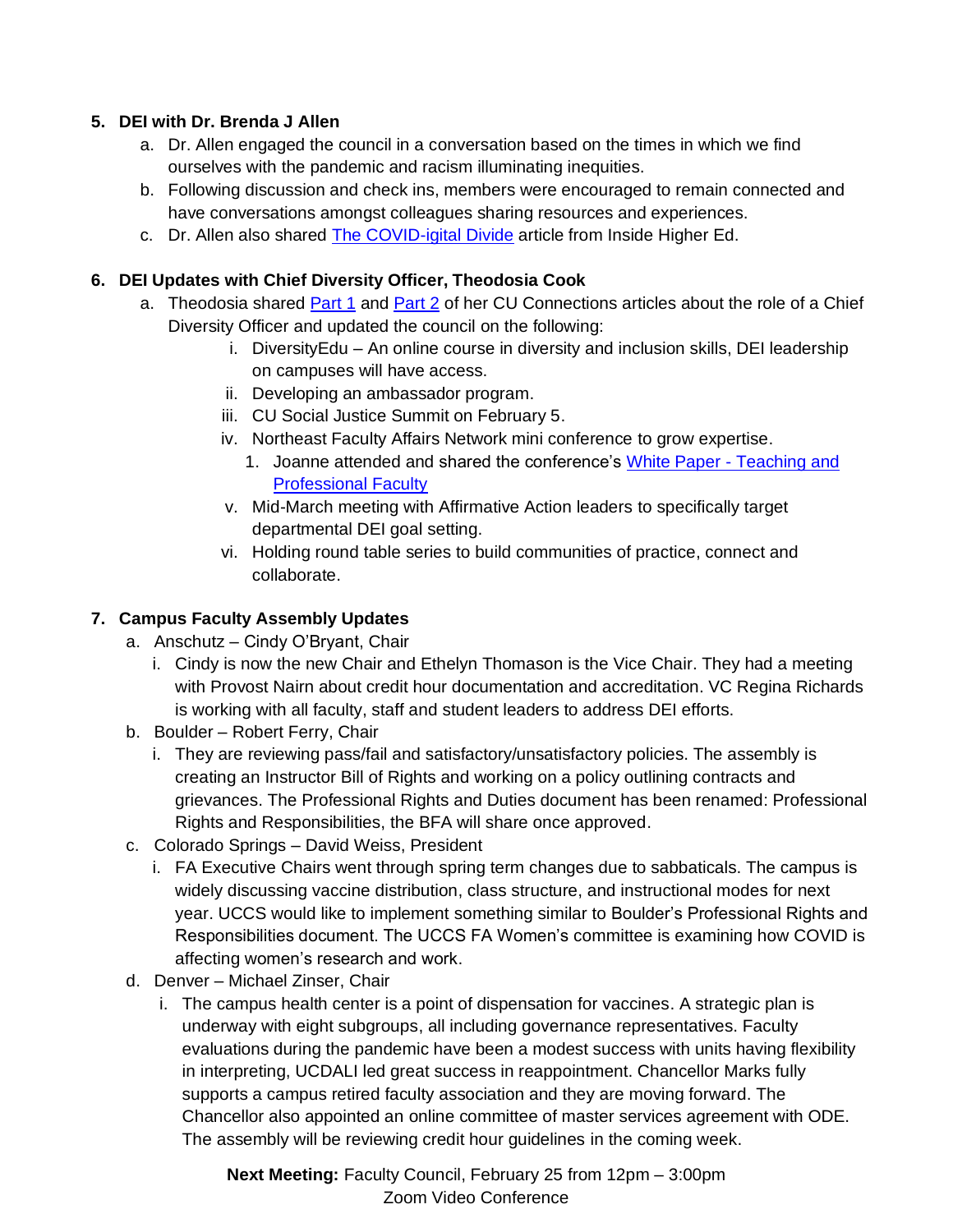# **8. Systemwide Disability Committee with Prof. Colleen Donnelly & Heather Albanesi**

- a. Colleen and Heather shared their proposal of reactivating the Faculty Council disability committee and outlined the advantages of reestablishing the committee to address technology, pedagogy, identity, and community.
- b. Faculty Council voted in approval of the formation of an ad hoc committee that will identify their charge, official name, and participants.

### **9. Faculty Council Committee Updates**

- a. Budget Diana White, Chair
	- i. Members will be meeting with Budget administrators to discuss charge revision and incorporating language to establish better inclusion.
- b. Communication Carmen Stavrositu, Chair
	- i. Carmen met with Dr. Allen to work on the committee charge, which will be submitted to Executive for approval. The committee is working with Jonelle on the Faculty Council website revision. They are continuing their work on the Faculty Guide and discussing considerations for the Faculty Council newsletter.
- c. CREE Jorge Chavez, Chair
	- i. The committee is participating in the Social Justice Summit on February 5. Groups began reaching out after their Committee Corner article was published. They are continuing their work with Dr. Allen and are now meeting regularly with Theodosia Cook.
- d. EPUS David Thompson, Chair
	- i. EPUS finished developing its recommendations to search committees for Regent Policy 3E. For Dean's search, they recommended at least half of the committee should be full time faculty (at or above .5 FTE), should not have Dean or Associate Dean title and should include 1 or more tenure track, IRC, unit head. Members will have voting rights and Deans/Associate Deans could provide guidance. The committee now waits to see how it'll be received.
- e. LGBTQ+ Ed Cannon, Co-Chair
	- i. The committee needed to push back the film screening as a panelist dropped out last minute. Members held a strategy meeting with Drs. Allen and Zimmer on systemwide gender inclusivity.
- f. Personnel & Benefits Tamara Terzian, Chair
	- i. The committee will meet with Treasurer Dan Wilson to discuss the Faculty Housing Assistance Program. Representatives from HR and Office of Academic Affairs will attend the February meeting to discuss the Colorado Healthy Families and Workplace Act that went into effect on Jan 1<sup>st</sup>.
- g. Women Polly McLean, Chair (TABLED)

### **10. CU Retired Faculty Association (CURFA), Tamara Terzian**

- a. A group of faculty governance representatives met on January 11 to discuss reactivating CURFA and campus based RFAs for Anschutz, Denver and Colorado Springs. Boulder already has a strong RFA and Chair Kassoy attended to provide guidance.
- b. The next steps are engagement and administering a survey to near and newly retired faculty to gauge interest.